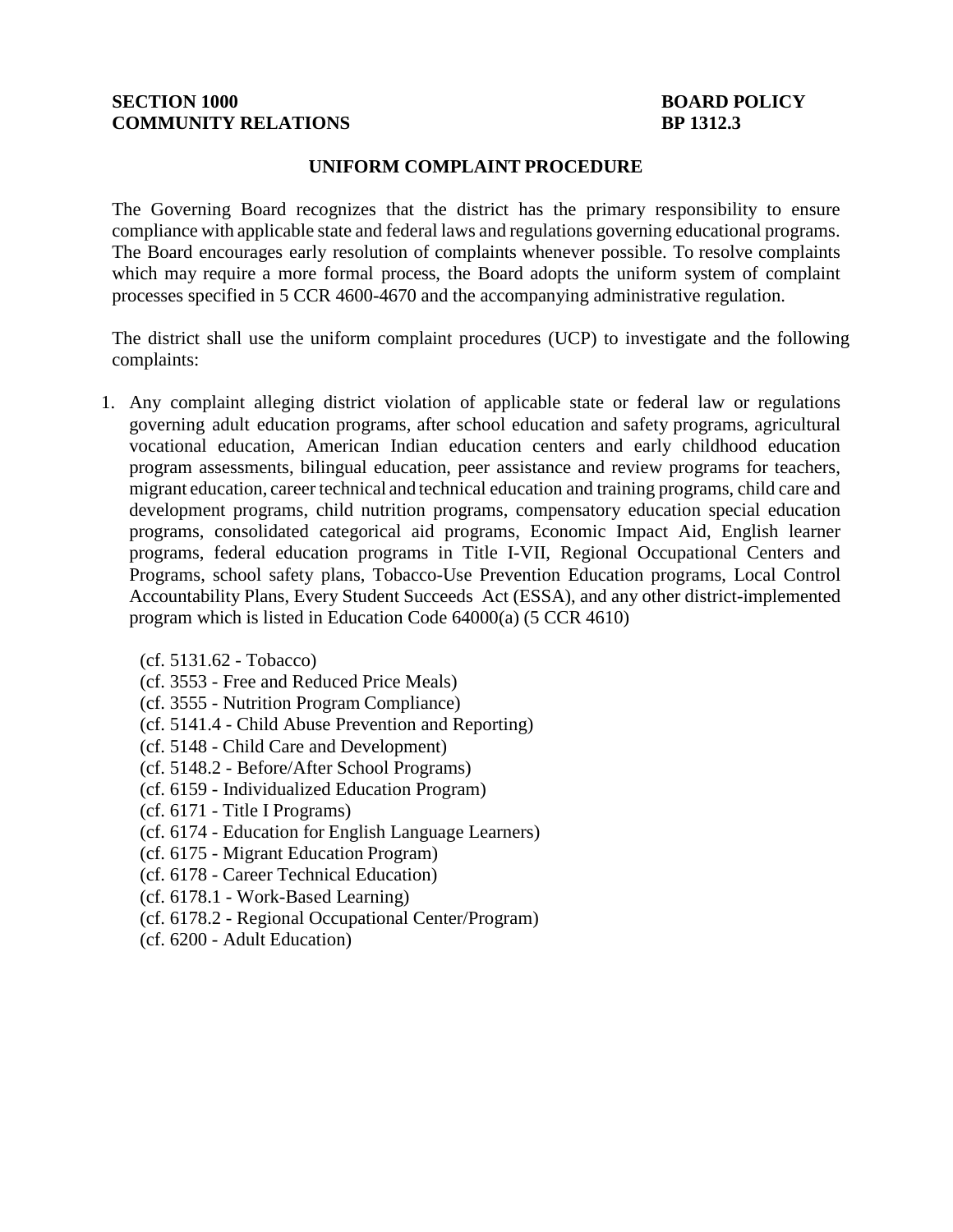2. Any complaint alleging the occurrence of unlawful discrimination (such as discriminatory harassment, intimidation, or bullying) against any student, employee, or other person participating in district programs and activities, including, but not limited to, those programs or activities funded directly by or that receive or benefit from any state financial assistance, based on the person's actual or perceived characteristics of race or ethnicity, color, ancestry, nationality, national origin, immigration status, ethnic group identification, age, religion, marital, pregnancy, or parental status, physical or mental disability, sex, sexual orientation, gender, gender identity, gender expression, or genetic information, or any other characteristic identified in Education Code [200](http://gamutonline.net/displayPolicy/138754/1) or [220,](http://gamutonline.net/displayPolicy/138763/1) Government Code [11135,](http://gamutonline.net/displayPolicy/144547/1) or Penal Code [422.55,](http://gamutonline.net/displayPolicy/352313/1) or based on his/her association with a person or group with one or more of these actual or perceived characteristics (5 CCR [4610\)](http://gamutonline.net/displayPolicy/187021/1)

(cf. [0410](http://gamutonline.net/displayPolicy/890898/1) - Nondiscrimination in District Programs and Activities) (cf. [5145.3](http://gamutonline.net/displayPolicy/1056960/1) - Nondiscrimination/Harassment) (cf. [5145.7](http://gamutonline.net/displayPolicy/1056962/1) - Sexual Harassment)

- 3. Any complaint alleging district noncompliance with the requirement to provide reasonable accommodation to a lactating student on school campus to express breast milk, breastfeed an infant child, or address other breastfeeding-related needs of the student (Education Code [222\)](http://gamutonline.net/displayPolicy/1040625/1) (cf. [5146](http://gamutonline.net/displayPolicy/1036973/1) - Married/Pregnant/Parenting Students)
- 4. Any complaint alleging district noncompliance with the prohibition against requiring students to pay fees, deposits, or other charges for participation in educational activities (5 CCR 4610)

(cf. 3260 - Fees and Charges) (cf. 3320 - Claims and Actions Against the District)

5. Any complaint alleging district noncompliance with legal requirements related to the implementation of the local control and accountability plan (Education Code 52075)

(cf. 0460 - Local Control and Accountability Plan)

6. Any complaint, by or on behalf of any student who is a foster youth, alleging district noncompliance with any legal requirement applicable to the student regarding placement decisions, the responsibilities of the district's educational liaison to the student, the award of credit for coursework satisfactorily completed in another school or district, school transfer, or the grant of an exemption from Board-imposed graduation requirements (Education Code 48853, 48853.5, 49069.5, 51225.1, 51225.2)

(cf. 6173.1 - Education for Foster Youth)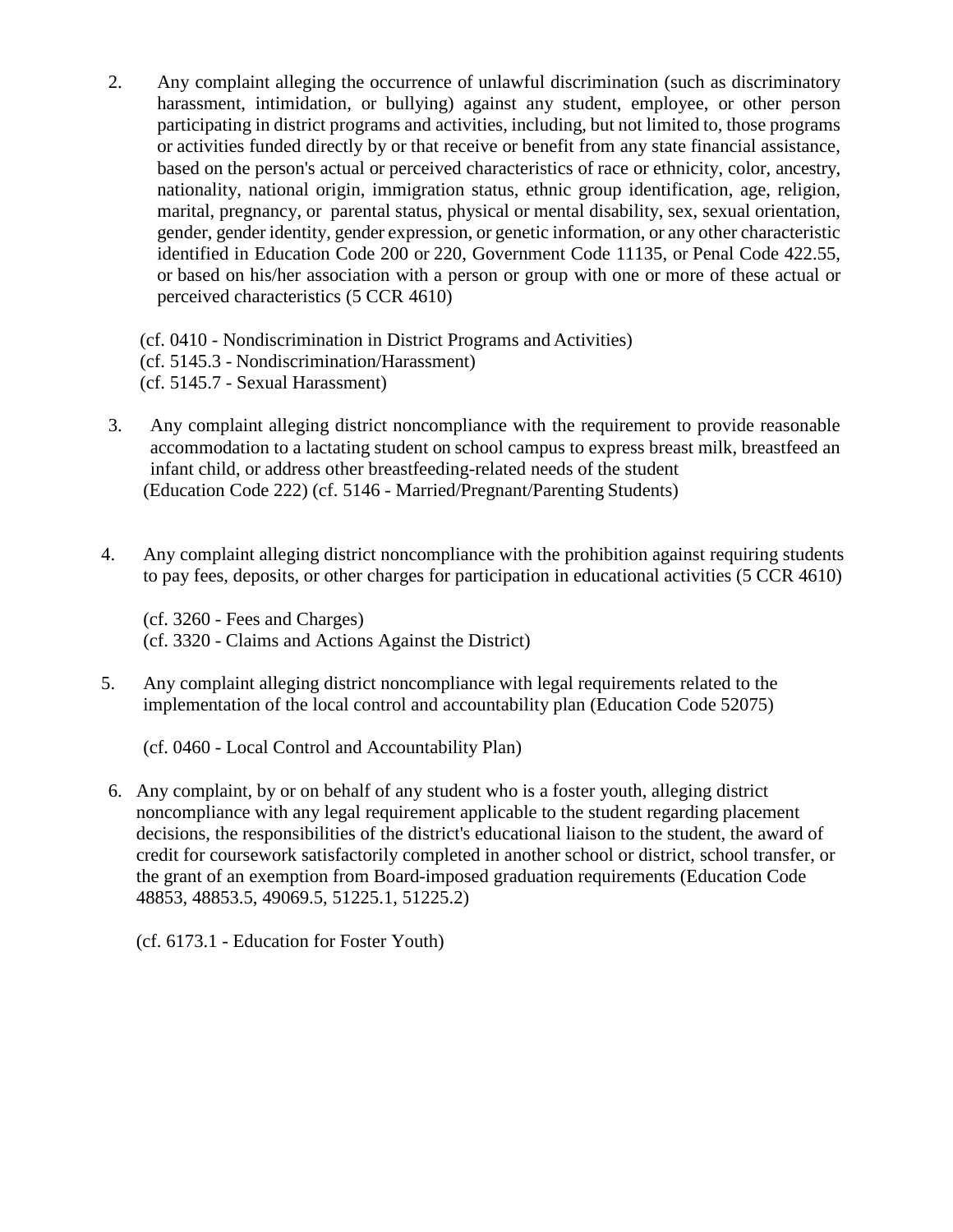7. Any complaint, by or on behalf of a homeless student as defined in 42 USC [11434a,](http://gamutonline.net/displayPolicy/191748/1) a former juvenile court school student, or a child of a military family as defined in Education Code 49701 who transfers into the district after his/her second year of high school alleging district noncompliance with any requirement applicable to the student regarding the award of credit for coursework satisfactorily completed in another school or district or the grant of an exemption from Board-imposed graduation requirements (Education Code [51225.1,](http://gamutonline.net/displayPolicy/1007257/1) [51225.2\)](http://gamutonline.net/displayPolicy/1007258/1)

(cf. [6173](http://gamutonline.net/displayPolicy/274293/1) - Education for Homeless Children) (cf. 6173.2 - Education of Children of Military Families) (cf. 6173.3 - Education for Juvenile Court School Students)

8. Any complaint alleging district noncompliance with the requirements of Education Code [51228.1](http://gamutonline.net/displayPolicy/1040627/1) an[d 51228.2](http://gamutonline.net/displayPolicy/1040628/1) that prohibit the assignment of a student in grades 9-12 to a course without educational content for more than one week in any semester or to a course the student has previously satisfactorily completed, without meeting specified conditions (Education Code [51228.3\)](http://gamutonline.net/displayPolicy/1040629/1)

(cf. [6152](http://gamutonline.net/displayPolicy/1036976/1) - Class Assignment)

- 9. Any complaint alleging retaliation against a complainant or other participant in the complaint process or anyone who has acted to uncover or report a violation subject to this policy.
- 10. Any other complaint as specified in a district policy

The Board recognizes that alternative dispute resolution (ADR) can, depending on the nature of the allegations, offer a processto reach a resolution to the complaint that is acceptable to all parties. ADR such as mediation may be offered to resolve complaints that involve more than one student and no adult. However, mediation shall not be offered or used to resolve any complaint involving sexual assault or where there is a reasonable risk that a party to the mediation would feel compelled to participate. The Superintendent or designee shall ensure that the use of ADR is consistent with state and federal laws and regulations.

The district shall protect all complainants from retaliation. In investigating complaints, the confidentiality of the parties involved shall be protected as required by law. As appropriate for any complaint alleging retaliation or unlawful discrimination (such as discriminatory harassment, intimidation, or bullying), the Superintendent or designee shall keep confidential the identity of the complainant and/or the subject of the complaint if he/she is different from the complainant, as long as the integrity of the complaint process is maintained.

(cf. [4119.23](http://gamutonline.net/displayPolicy/303903/1)[/4219.23](http://gamutonline.net/displayPolicy/321731/1)[/4319.23](http://gamutonline.net/displayPolicy/321732/1) - Unauthorized Release of Confidential/Privileged Information) (cf. [5125](http://gamutonline.net/displayPolicy/559084/1) - Student Records) (cf. [9011](http://gamutonline.net/displayPolicy/288786/1) - Disclosure of Confidential/Privileged Information)

When an allegation that is not subject to the UCP is included in a UCP complaint, the district shall refer the non-UCP allegation to the appropriate staff or agency and shall investigate and, if appropriate, resolve the UCP-related allegation(s) through the district's UCP.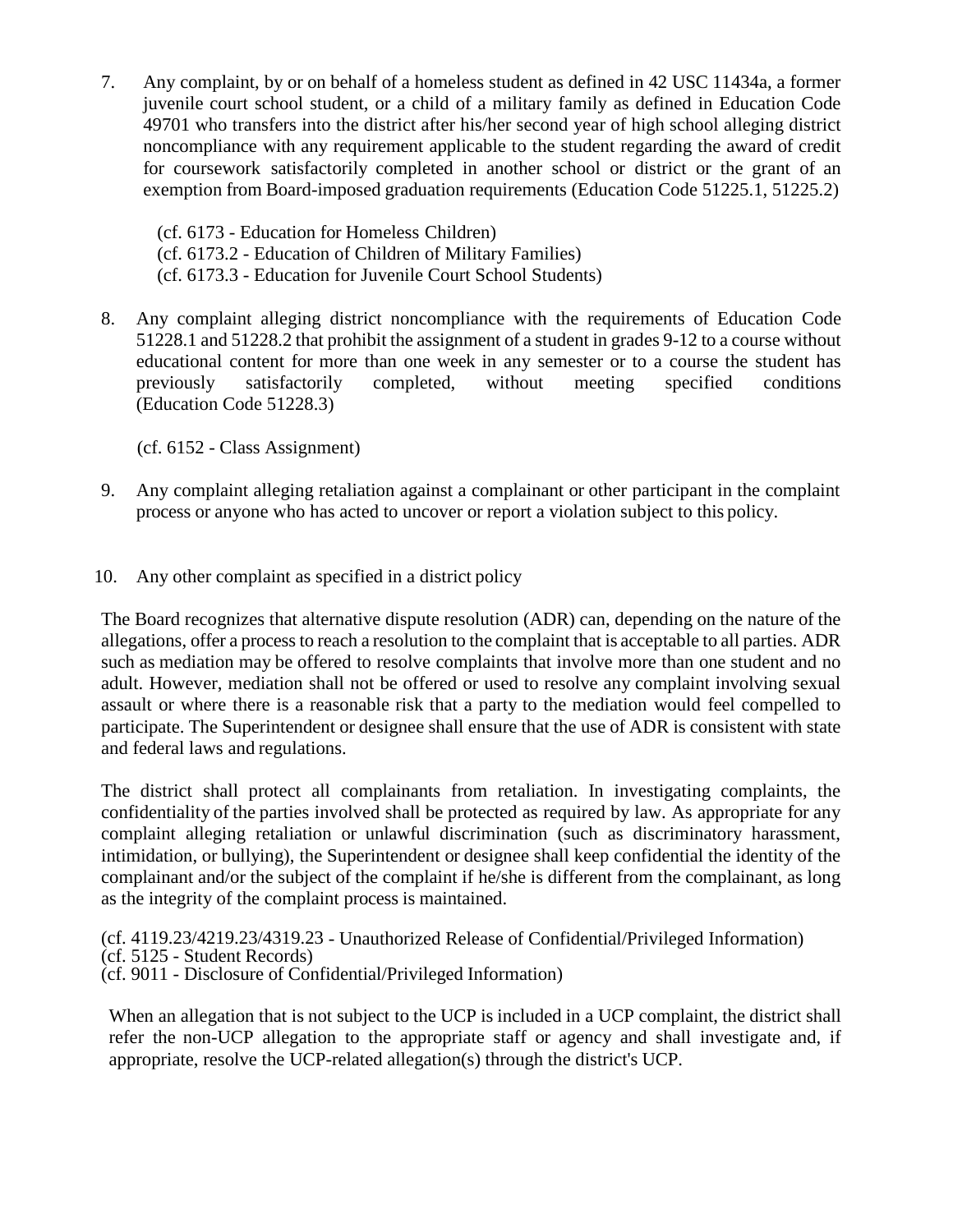The Superintendent or designee shall provide training to district staff to ensure awareness and knowledge of current law and related requirements, including the steps and timelines specified in this policy and the accompanying administrative regulation.

(cf. [4131](http://gamutonline.net/displayPolicy/1002203/1) - Staff Development) (cf. [4231](http://gamutonline.net/displayPolicy/1002207/1) - Staff Development) (cf. [4331](http://gamutonline.net/displayPolicy/171627/1) - Staff Development)

The Superintendent or designee shall maintain records of all UCP complaints and the investigations of those complaints in accordance with applicable law and district policy.

(cf. [3580](http://gamutonline.net/displayPolicy/1049427/1) – District Record Non-UCP Complaints)

The following complaints shall not be subject to the district's UCP but shall be referred to the specified agency: (5 CCR [4611\)](http://gamutonline.net/displayPolicy/264258/1)

- 1. Any complaint alleging child abuse or neglect shall be referred to the County Department of Social Services, the County Protective Services Division, and the appropriate law enforcement agency.
	- (cf. 5141.4 Child Abuse Prevention and Reporting)
- 2. Any complaint alleging health and safety violations by a child development program shall, for licensed facilities, be referred to Department of Social Services and shall, for licensing-exempt facilities, be referred to the appropriate Child Development regional administrator.
- 3. Any complaint alleging fraud shall be referred to the Legal, Audits and Compliance Branch of the California Department of Education
- 4. Any complaint alleging employment discrimination or harassment shall be shall be investigated and resolved by the district in accordance with the procedures specified in AR 4030 - Nondiscrimination in Employment.
- 5. Any complaint related to sufficiency of textbooks or instructional materials, emergency or urgent facilities conditions that pose a threat to the health or safety of students or staff, or teacher vacancies and misassignments shall be investigated and resolved in accordance with the district's Williams Uniform Complaint Procedures, AR 1312.4 (Education Code [35186\)](http://gamutonline.net/displayPolicy/352127/1)

(cf. [1312.4](http://gamutonline.net/displayPolicy/936007/1) - Williams Uniform Complaint Procedures)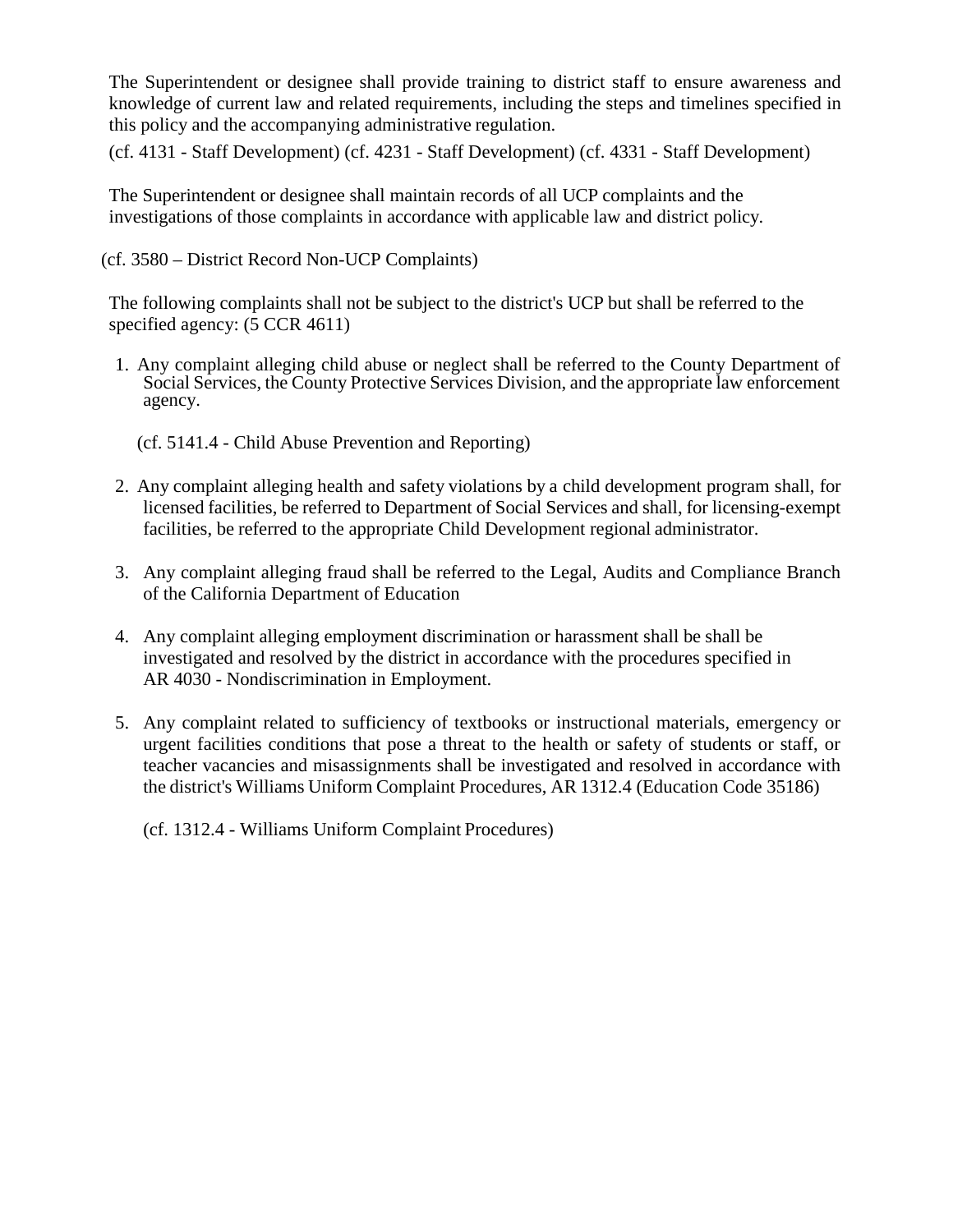Legal Reference:

#### **EDUCATION CODE**

[200-](http://gamutonline.net/displayPolicy/138754/1)[262.4](http://gamutonline.net/displayPolicy/138778/1) Prohibition of discrimination Reasonable accommodations; lactating students 8200-8498 Child care and development programs

[-8538](http://gamutonline.net/displayPolicy/129493/1) Adult basic education [-18203](http://gamutonline.net/displayPolicy/204126/1) School libraries School safety plan, uniform complaint procedures 33380-33384 California Indian Education Centers

 Williams uniform complaint procedures 44500-44508 California Peer Assistance and Review Program for Teachers

[-48853.5](http://gamutonline.net/displayPolicy/315649/1) Foster youth Notices in language other than English [-49013](http://gamutonline.net/displayPolicy/781186/1) Student fees [-49079](http://gamutonline.net/displayPolicy/226085/1) Student records [49069.5](http://gamutonline.net/displayPolicy/137891/1) Rights of parents [-49590](http://gamutonline.net/displayPolicy/137374/1) Child nutrition programs 49701 Interstate Compact on Educational Opportunity for Military Children

[51225.1-](http://gamutonline.net/displayPolicy/1007257/1)[51225.2](http://gamutonline.net/displayPolicy/1007258/1) Foster youth and homeless children; course credits; graduation requirements 51226-51226.1 Career technical education

[51228.1-](http://gamutonline.net/displayPolicy/1040627/1)[51228.3](http://gamutonline.net/displayPolicy/1040629/1) Course periods without educational content [-52077](http://gamutonline.net/displayPolicy/899537/1) Local control and accountability plan, especially: Complaint for lack of compliance with local control and accountability plan requirements [-52178](http://gamutonline.net/displayPolicy/132883/1) Bilingual education programs [-52490](http://gamutonline.net/displayPolicy/136127/1) Career technical education [-52616.24](http://gamutonline.net/displayPolicy/133065/1) Adult schools [-52870](http://gamutonline.net/displayPolicy/138109/1) School-based program coordination 54000-54029 Economic Impact Aid

[-54425](http://gamutonline.net/displayPolicy/133253/1) Compensatory education programs

[-54445](http://gamutonline.net/displayPolicy/133265/1) Migrant education

[-54529](http://gamutonline.net/displayPolicy/133285/1) Compensatory education programs

[-56867](http://gamutonline.net/displayPolicy/249264/1) Special education programs

[-59300](http://gamutonline.net/displayPolicy/133831/1) Special schools and centers

[-64001](http://gamutonline.net/displayPolicy/133933/1) Consolidated application process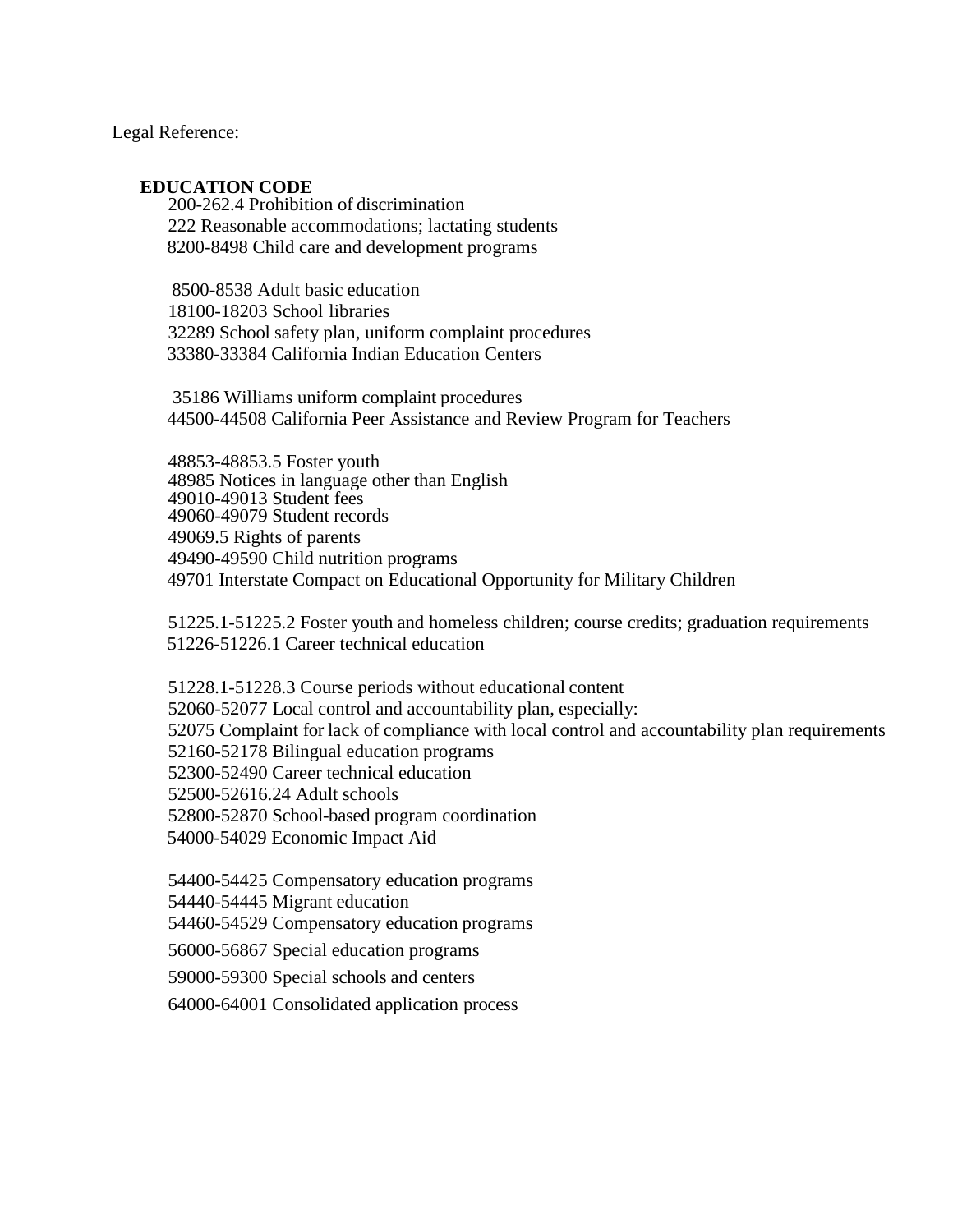### **GOVERNMENT CODE**

[11135](http://gamutonline.net/displayPolicy/144547/1) Nondiscrimination in programs or activities funded by state [12900](http://gamutonline.net/displayPolicy/144644/1)[-12996](http://gamutonline.net/displayPolicy/144699/1) Fair Employment and Housing Act

# **HEALTH AND SAFETY CODE**

104420 Tobacco-Use Prevention Education

#### **PENAL CODE**

[422.55](http://gamutonline.net/displayPolicy/352313/1) Hate crime; definition [422.6](http://gamutonline.net/displayPolicy/169695/1) Interference with constitutional right or privilege

#### CODE OF REGULATIONS, TITLE 2

11023 Harassment and discrimination prevention and correction

## **CODE OF REGULATIONS, TITLE 5**

[3080](http://gamutonline.net/displayPolicy/186919/1) Application of section [4600-](http://gamutonline.net/displayPolicy/187020/1)[4687](http://gamutonline.net/displayPolicy/390302/1) Uniform complaint procedures [4900-](http://gamutonline.net/displayPolicy/187041/1)[4965](http://gamutonline.net/displayPolicy/244922/1) Nondiscrimination in elementary and secondary education programs

## **UNITED STATES CODE, TITLE 20**

[1221](http://gamutonline.net/displayPolicy/189929/1) Application of laws [1232g](http://gamutonline.net/displayPolicy/189959/1) Family Educational Rights and PrivacyAct [1681-](http://gamutonline.net/displayPolicy/189980/1)[1688](http://gamutonline.net/displayPolicy/189987/1) Title IX of the Education Amendments of 1972 [6301-](http://gamutonline.net/displayPolicy/302900/1)[6577](http://gamutonline.net/displayPolicy/302977/1) Title I basic programs [6801-](http://gamutonline.net/displayPolicy/190232/1)[6871](http://gamutonline.net/displayPolicy/190249/1) Title III language instruction for limited English proficient and immigrant students [7101-](http://gamutonline.net/displayPolicy/302769/1)[7184](http://gamutonline.net/displayPolicy/302797/1) Safe and Drug-Free Schools and Communities Act [7201-](http://gamutonline.net/displayPolicy/303027/1)[7283g](http://gamutonline.net/displayPolicy/303160/1) Title V promoting informed parental choice and innovative programs [7301-](http://gamutonline.net/displayPolicy/302835/1)[7372](http://gamutonline.net/displayPolicy/302872/1) Title V rural and low-income school programs 12101-12213 Title II equal opportunity for individuals with disabilities

#### **UNITED STATES CODE, TITLE 29**

[794](http://gamutonline.net/displayPolicy/191053/1) Section 504 of Rehabilitation Act of 1973

# **UNITED STATES CODE, TITLE 42**

[2000d](http://gamutonline.net/displayPolicy/191934/1)[-2000e-](http://gamutonline.net/displayPolicy/191943/1)17 Title VI and Title VII Civil Rights Act of 1964, as amended [2000h-](http://gamutonline.net/displayPolicy/191961/1)2-2000h-6 Title IX of the Civil Rights Act of 1964 6101-6107 Age Discrimination Act of 1975

#### **CODE OF FEDERAL REGULATIONS, TITLE 28**

[35.107](http://gamutonline.net/displayPolicy/222057/1) Nondiscrimination on basis of disability; complaints

## **CODE OF FEDERAL REGULATIONS, TITLE 34**

[99.1](http://gamutonline.net/displayPolicy/191103/1)[-99.67](http://gamutonline.net/displayPolicy/191132/1) Family Educational Rights and Privacy Act

[100.3](http://gamutonline.net/displayPolicy/274461/1) Prohibition of discrimination on basis of race, color or national origin

[104.7](http://gamutonline.net/displayPolicy/191260/1) Designation of responsible employee for Section 504

106.8 Designation of responsible employee for Title IX

106.9 Notification of nondiscrimination on basis of sex

[110.25](http://gamutonline.net/displayPolicy/734607/1) Notification of nondiscrimination on the basis of age